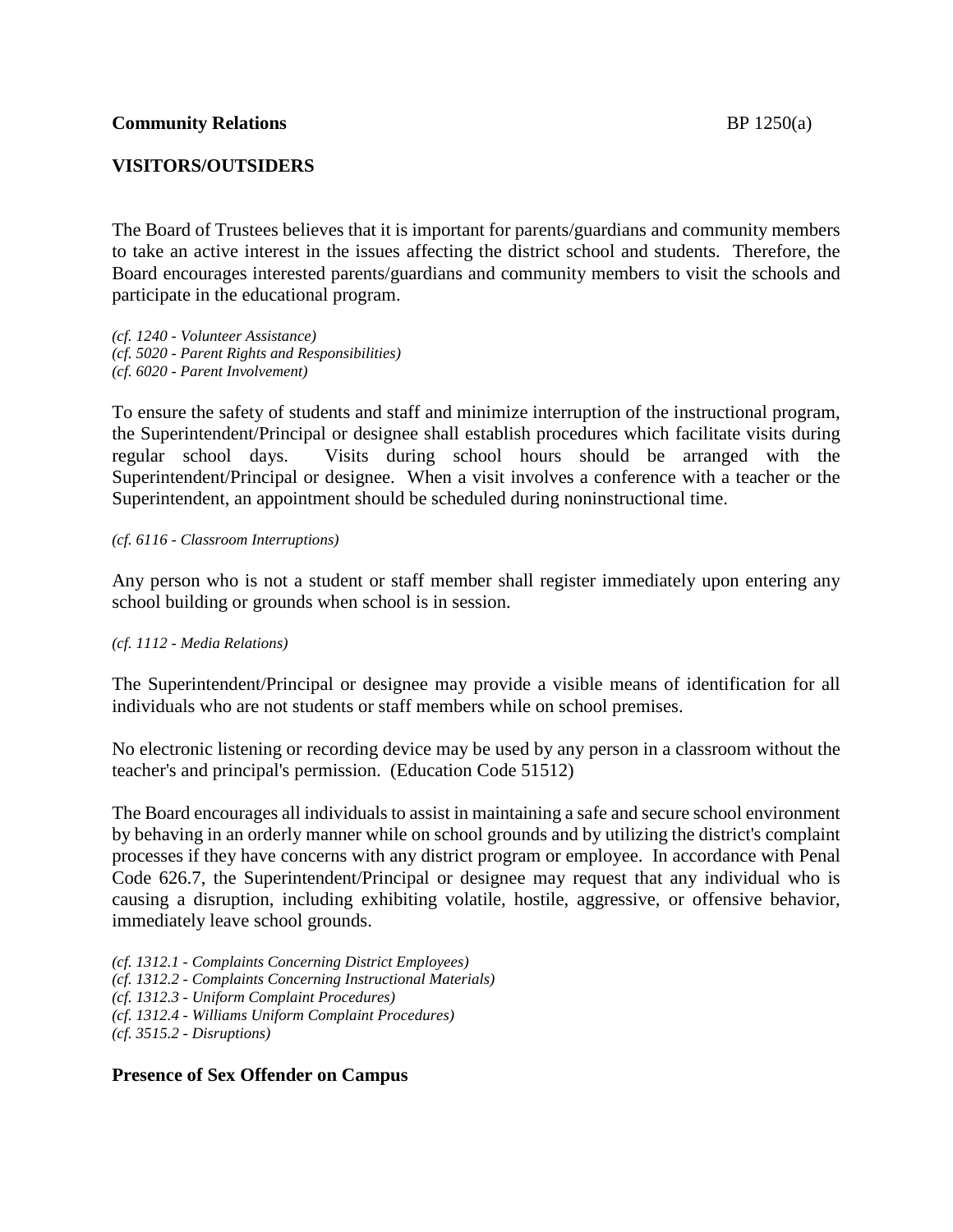Any person who is required to register as a sex offender pursuant to Penal Code 290, including a parent/guardian of a district student, shall request written permission from the

#### BP 1250(b)

### **VISITORS/OUTSIDERS** (continued)

principal before entering the school campus or grounds. As necessary, the Superintendent shall consult with local law enforcement authorities before allowing the presence of any such person at school or other school activity.

The principal shall indicate on the written permission the date(s) and times for which permission has been granted. (Penal Code 626.81)

*Legal Reference:*

*EDUCATION CODE 32210 Willful disturbance of public school or meeting 32211 Threatened disruption or interference with classes; misdemeanor 32212 Classroom interruptions 35160 Authority of governing boards 35292 Visits to schools (board members) 49091.10 Parental right to inspect instructional materials and observe school activities 51101 Parent Rights Act of 2002 51512 Prohibited use of electronic listening or recording device EVIDENCE CODE 1070 Refusal to disclose news source LABOR CODE 230.8 Discharge or discrimination for taking time off to participate in child*'*s educational activities PENAL CODE 290 Sex offenders 626-626.10 Schools 626.81 Misdemeanor for registered sex offender to come onto school grounds 627-627.10 Access to school premises, especially: 627.1 Definitions 627.2 Necessity of registration by outsider 627.7 Misdemeanors; punishment COURT DECISIONS Reeves v. Rocklin Unified School District, (2003) 109 Cal.App.4th 652 ATTORNEY GENERAL OPINIONS 95 Ops.Cal.Atty.Gen. 509 (1996)*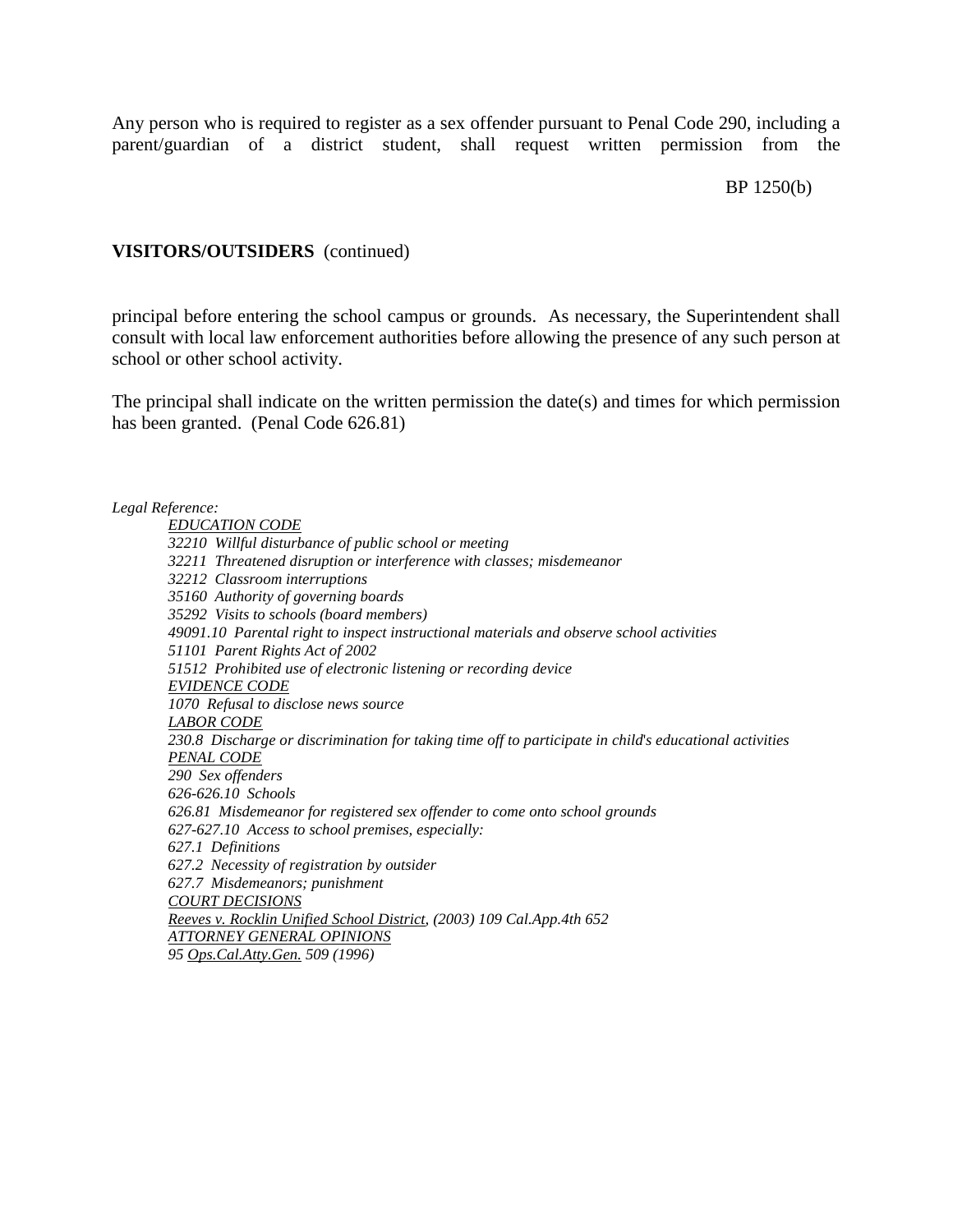# Policy **CUDDEBACK UNION ELEMENTARY SCHOOL DISTRICT** adopted: December 11, 2019 Carlotta, California **Community Relations** AR 1250(a)

## **VISITORS/OUTSIDERS**

The Superintendent/Principal or designee shall post at every entrance to the school and school grounds a notice describing registration requirements, school hours or hours during which registration is required, the registration location, the route to take to that location, and the penalties for violation of registration requirements. (Education Code 32211; Penal Code 627.6)

### **Outsider Registration**

Outsiders shall register upon entering school premises during school hours. Any person other than the following is considered an outsider: (Evidence Code 1070; Penal Code 627.1, 627.2)

- 1. A student of the school, unless currently under suspension
- 2. A parent/guardian of a student of the school
- 3. A Board of Trustees member or district employee
- 4. A public employee whose employment requires being on school grounds, or any person who is on school grounds at the school's request
- 5. A representative of a school employee organization who is engaged in activities related to the representation of school employees
- 6. An elected public official

### **Registration Procedure**

In order to register, an outsider shall, upon request, furnish the Superintendent/Principal or designee with the following information: (Penal Code 627.3)

- 1. His/her name, address, and occupation
- 2. His/her age, if less than 21
- 3. His/her purpose for entering school grounds
- 4. Proof of identity